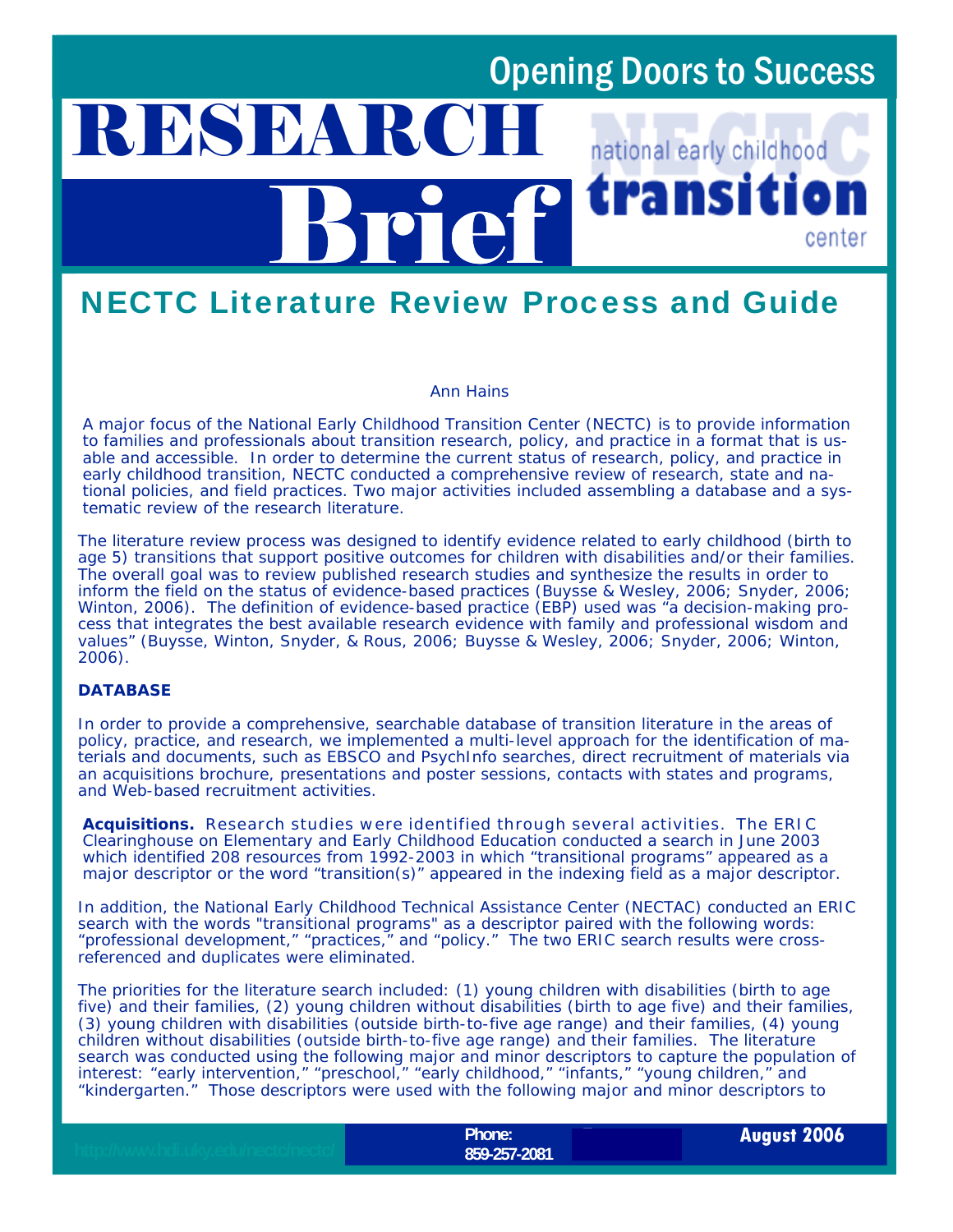# **Opening Doors to Success**



capture the literature of interest: "transitions," "preschool readiness," "kindergarten readiness," "school readiness," "preschool entry," and "kindergarten entry." We also used the descriptors of "policy," "practices," and "professional development" with the previous descriptors to ensure that literature applicable to policy and administration was identified. Information searches covered January 1990 to March 2006.

In addition to a traditional process of identifying literature through databases, NECTC networked with colleagues, organizations, agencies, and NECTC advisory groups (Advisory Council, Expert Review Panel, and Diversity Work Group) to ensure that the database included research reports, consensus documents, evaluation reports, and recommendations to the field. Document acquisitions were solicited via direct contact, dissemination of an acquisitions brochure, and through the NECTC Website.

Internet searches on the World Wide Web were used to locate relevant documents by using the same descriptors used in the database search and "visiting" home pages of national organizations and federal agencies concerned with early childhood transitions. Organizations and agencies included: the Division for Early Childhood of the Council for Exceptional Children (DEC), Federation of Families for Children's Mental Health, National Association for the Education of Young Children (NAEYC), National Association of Child Care Resource and Referral Agencies (NACCRRA), National Center for Children in Poverty (NCCP), National Center for Early Development and Learning (NCEDL), National Early Childhood Technical Assistance Center (NECTAC), National Head Start Association (NHSA), National Institute of Mental Health (NIMH), National Research Council of the National Academies of Sciences, U.S. Department of Education, U.S. Department of Health and Human Services, and ZERO TO THREE.

**Database Development.** The development of the searchable database included feedback from NECTC Advisory Council members, Research Team members, and consumers. The NECTC Transition Alert: *Online Transition Database* was sent out electronically announcing the database in September 2004. (http://www.ihdi.uky.edu/nectc/Documents/September%202004% 20Transition%20Database.pdf)

To date, 786 documents have been acquired and entered into the database, 26% (N= 203) of which are research based and were reviewed according to our acquisition process (see Table 1).

### **Table 1 June 2006 NECTC Database Documents**

**Document Review Process.** The Document Review Process (Figure 1) provides a detailed overview of the steps used by the NECTC staff for acquiring, reviewing, and coding the transition research literature. The process for identification of the current literature in the field was built upon and modeled after the approach used by the Culturally and Linguistically Appropriate Services (CLAS) research institute [http://clas.uiuc.edu]. Staff from the ERIC Clearinghouse on Elementary and Early Childhood Education provided consultation to NECTC staff who then triaged the

| <b>Type of Document</b>           | <b>Number</b> | Percentage                     |
|-----------------------------------|---------------|--------------------------------|
| Non-Research                      | 573           | 73% of total articles          |
| Research                          | 203           | 26% of total articles          |
| <i><b>Oualitative</b></i>         | 40            | 20% of total research articles |
| <i><u><b>Ouantitative</b></u></i> | 188           | 58% of total research articles |
| Qualitative &<br>Quantitative     | 44            | 22% of total research articles |
| Other                             | 10            | 1% of total articles           |
| Total                             | 786           | 100%                           |

documents so that the research articles published in refereed journals for in-depth review were

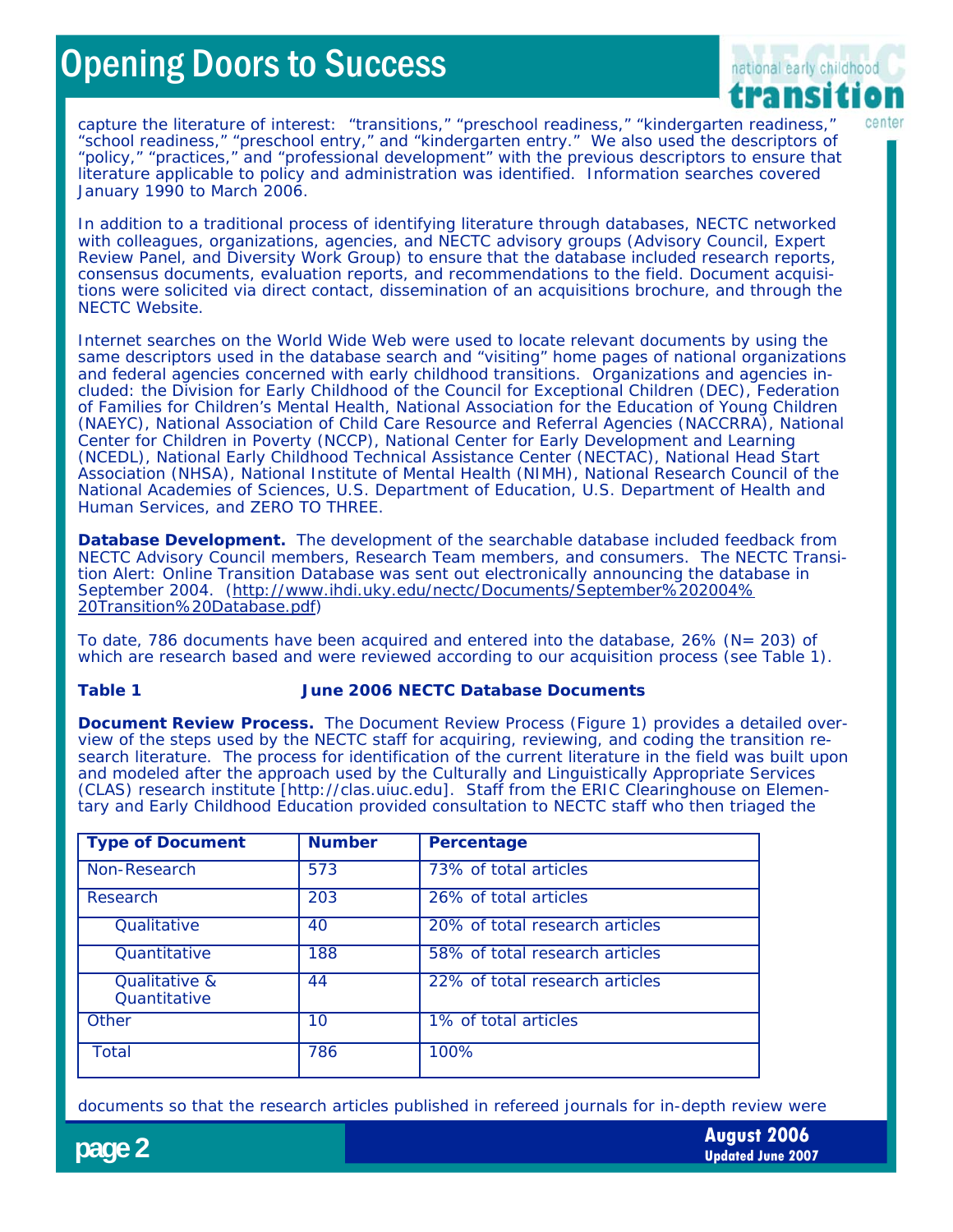# Opening Doors to Success



sorted from other information. Once research articles were identified, two NECTC reviewers center were assigned to each research article.

### **Figure 1 Document Review Process**

*Reviewer's Guide.* NECTC is using a Reviewer's Guide tool for the review of the research literature to determine the research evidence available (e.g., "with this intervention, these outcomes occur, for this population [age range, gender, SES, race/ethnicity, disability], in this setting"). To minimize duplication of effort, the NECTC guide was developed collaboratively with two other organizations involved in large-scale research studies in similar areas of interest. First, the Research and Training Center on Early Childhood Development (2003) *Practice Based Research Synthesis Coding Form,* from the Center for Evidence-Based Practices, includes the work of Dunst, Trivette, & Cutspec (2002), which uses an evidence-based approach to document the characteristics and consequences of early intervention practices. Second, the What Works in Transition Research Synthesis Project (2003, August), located in Ft. Collins, Colorado, at Colorado State University School of Education, uses a *Data Extraction Protocol, version .3* to identify research in the area of secondary transition. Once developed, the